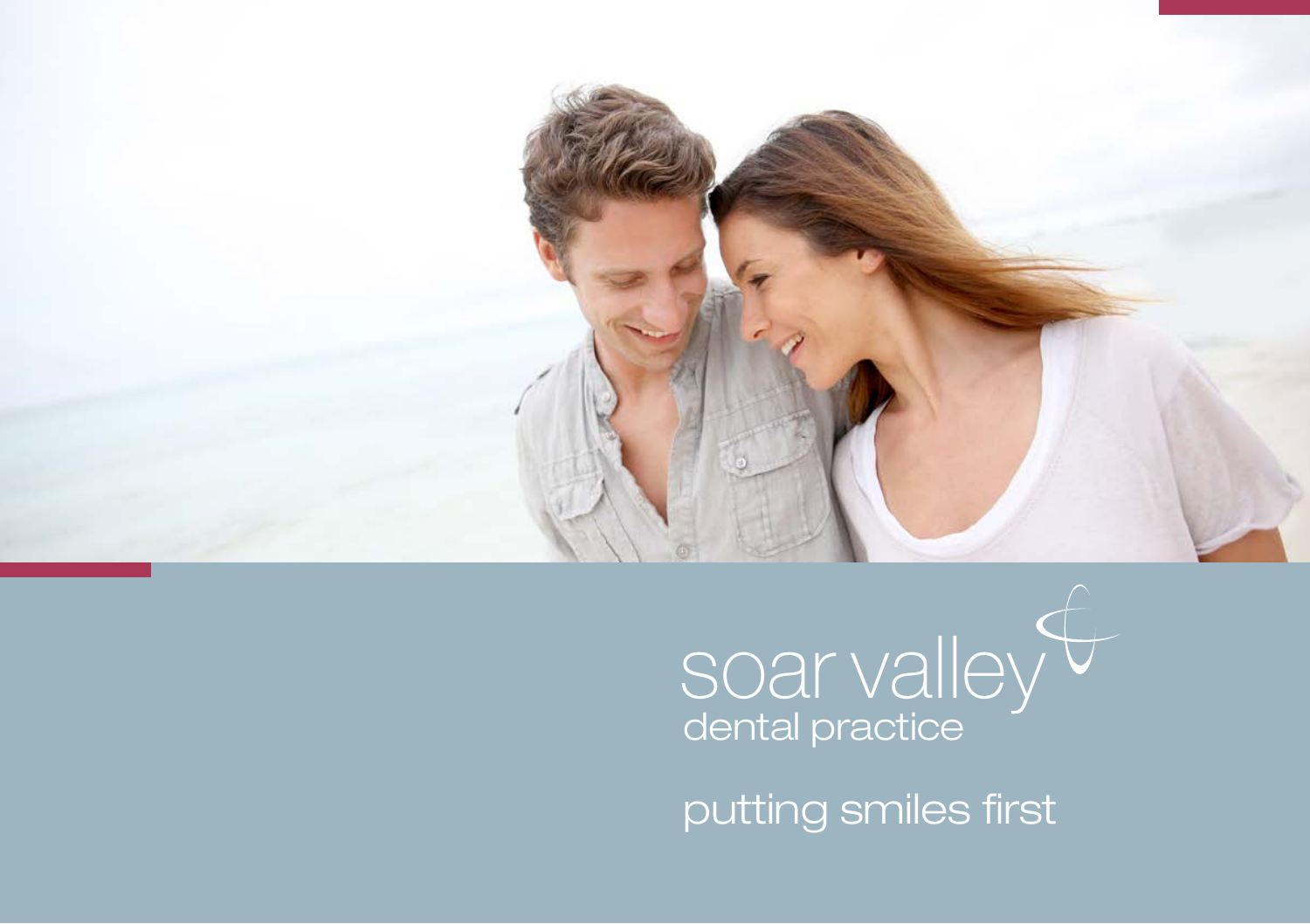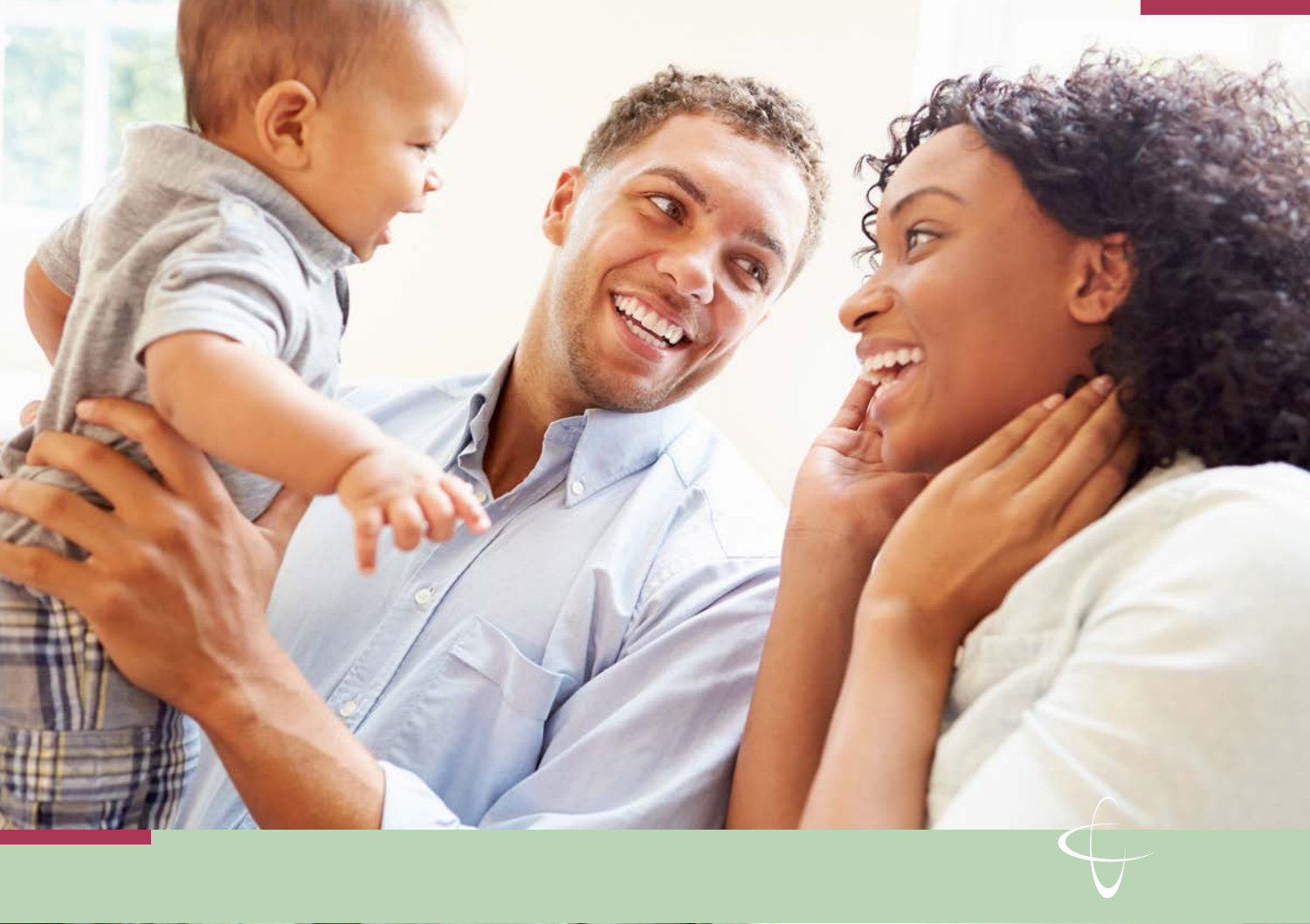# Welcome!

Soar Valley Dental Practice offers a full range of dental services for you and your family and aims to achieve the highest standards possible.

#### The services we can provide include:

- Hygiene and preventive advice from our hygienist
- Routine restorations
- Crowns, bridges and veneers
- Gum treatments
- Dentures
- Routine dental health checks.

Providing regular dental advice to help you take care of your teeth and gums may reduce the amount of dental treatment you need.

*I have to admit I used to hate going to the dentist, but having a practice in the village, on our doorstep, and receiving such friendly, professional and efficient service makes it almost a pleasure to come.*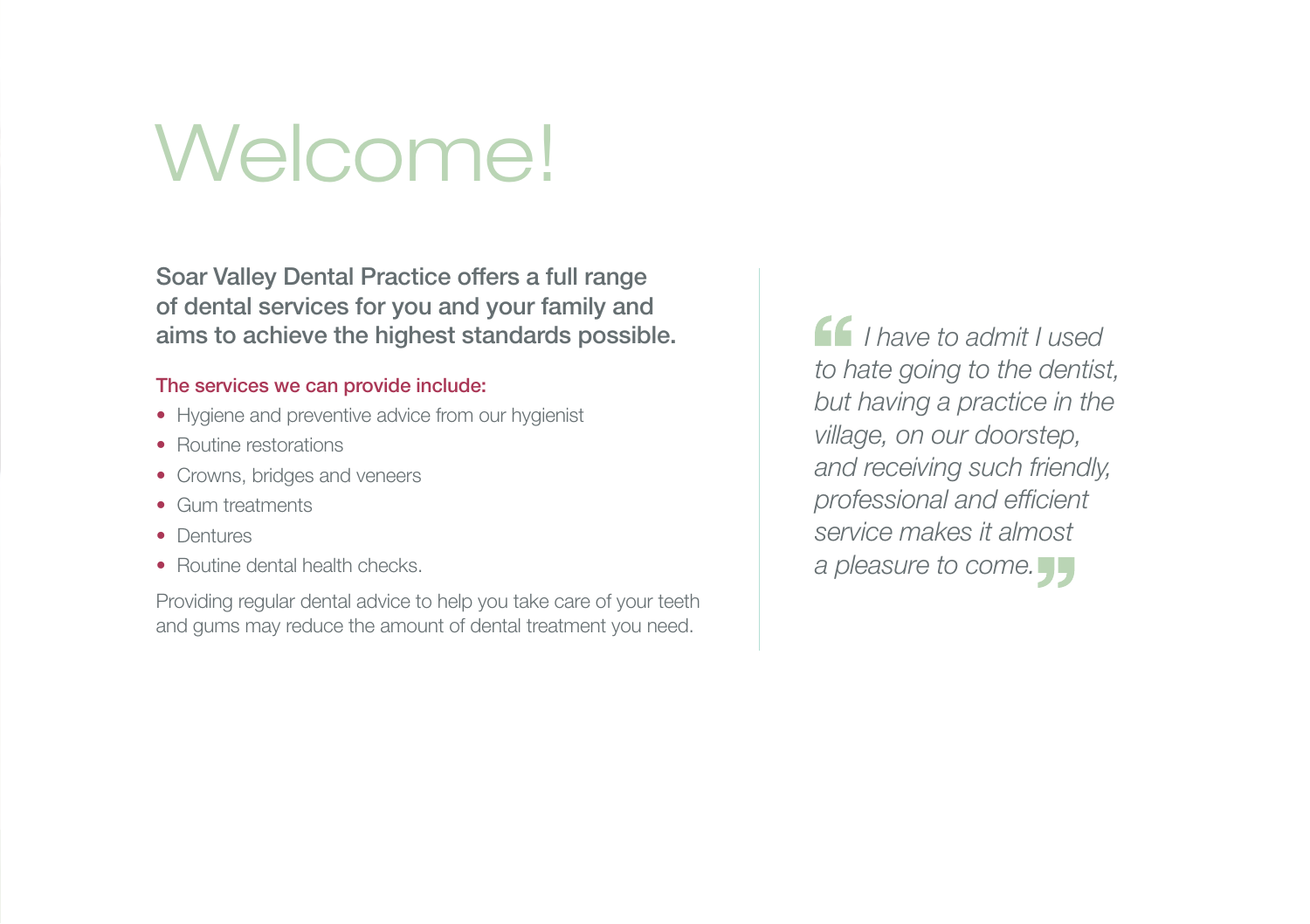

# New patients

We provide private care for adults, and NHS care for adults with an exemption. Children are cared for on an NHS basis.

Further information about the fees we charge and the practice's private Dental Plan are available from reception or our website www.soarvalleydental.com.

If you wish to register with the practice, please contact our receptionist, who will make an appointment for a new patient dental check.

# **Charges**

Any treatment offered (either NHS or private) will be estimated, discussed and agreed with you in advance.

Private patients can choose to join our Private Dental Plan. Membership enables you to spread the cost of your routine dental care. Ask at reception for a leaflet giving more details.

Charges for common procedures are dependent on the surgery time needed and materials used throughout treatment. Payments can be made by cash, cheque or credit card.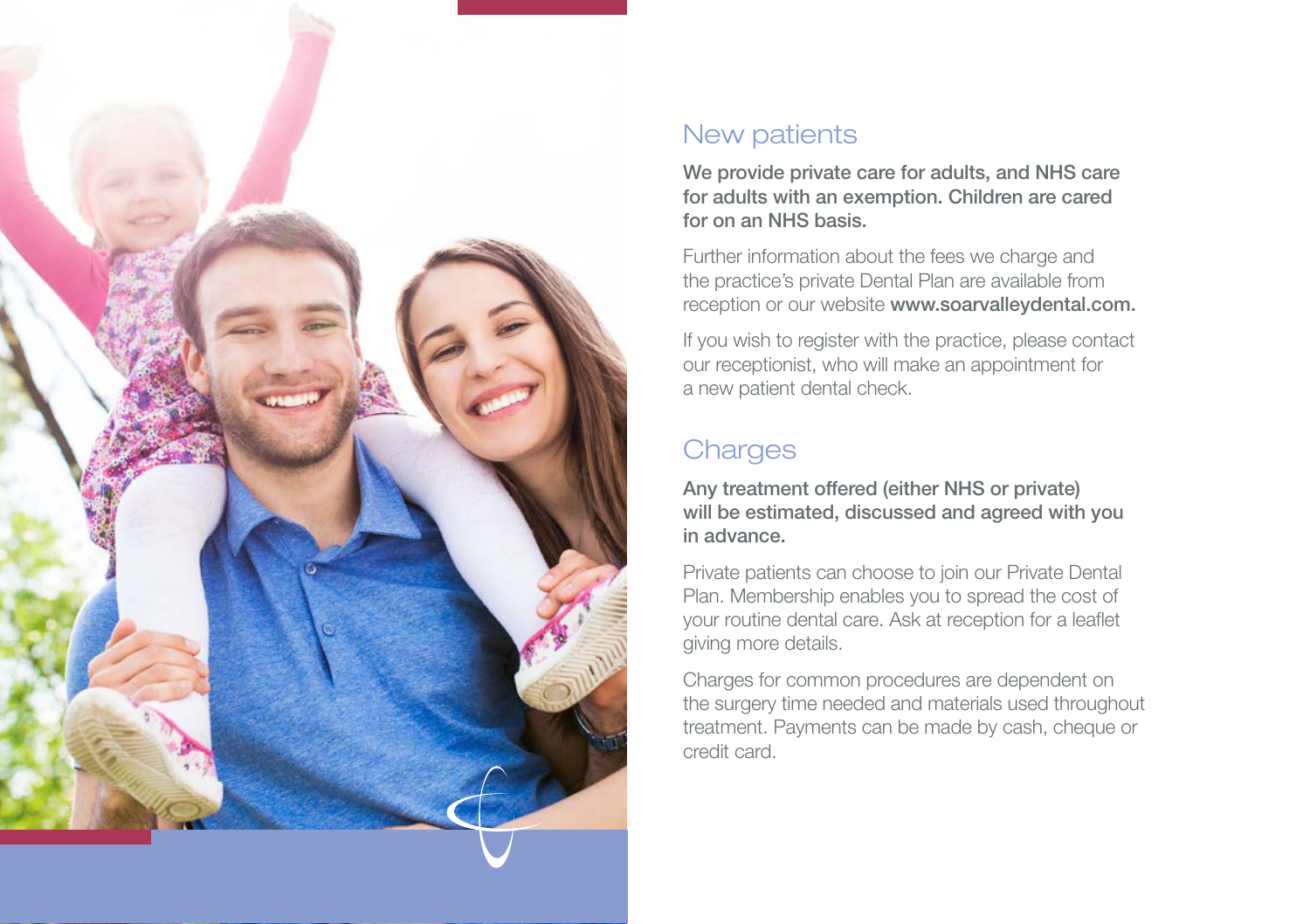## The dental team

#### Principal Dentist

Ashvin Champaneri BChD (Leeds) GDC no: 72985

#### Associate Dentists

Dr Devik Patel BDS (Birm 2009) GDC no: 178062 Dr Jesal Savania BDS (Dundee

2012) GDC no: 226943

#### **Hygienists**

Lydia Pantling (Lpool 1988) GDC no: 3474 Fiona Murphy EDH (Cardiff 1982)

GDC no: 2476

#### Practice Manager

Faye Perry GDC no: 130877

### Dental Nurses

Lisa Parker GDC no: 130876 Eloise Harrop GDC no: 225422 Sophie Orton GDC no: 225420 Tracey Tipler GDC no: 131879 Hannah McKay GDC no: 198309

## Reception

**Nicky** 

*Ash is the most gentle, polite and professional dentist I have ever visited in over 40 years. The background music and bird song is very relaxing. Well done everyone!*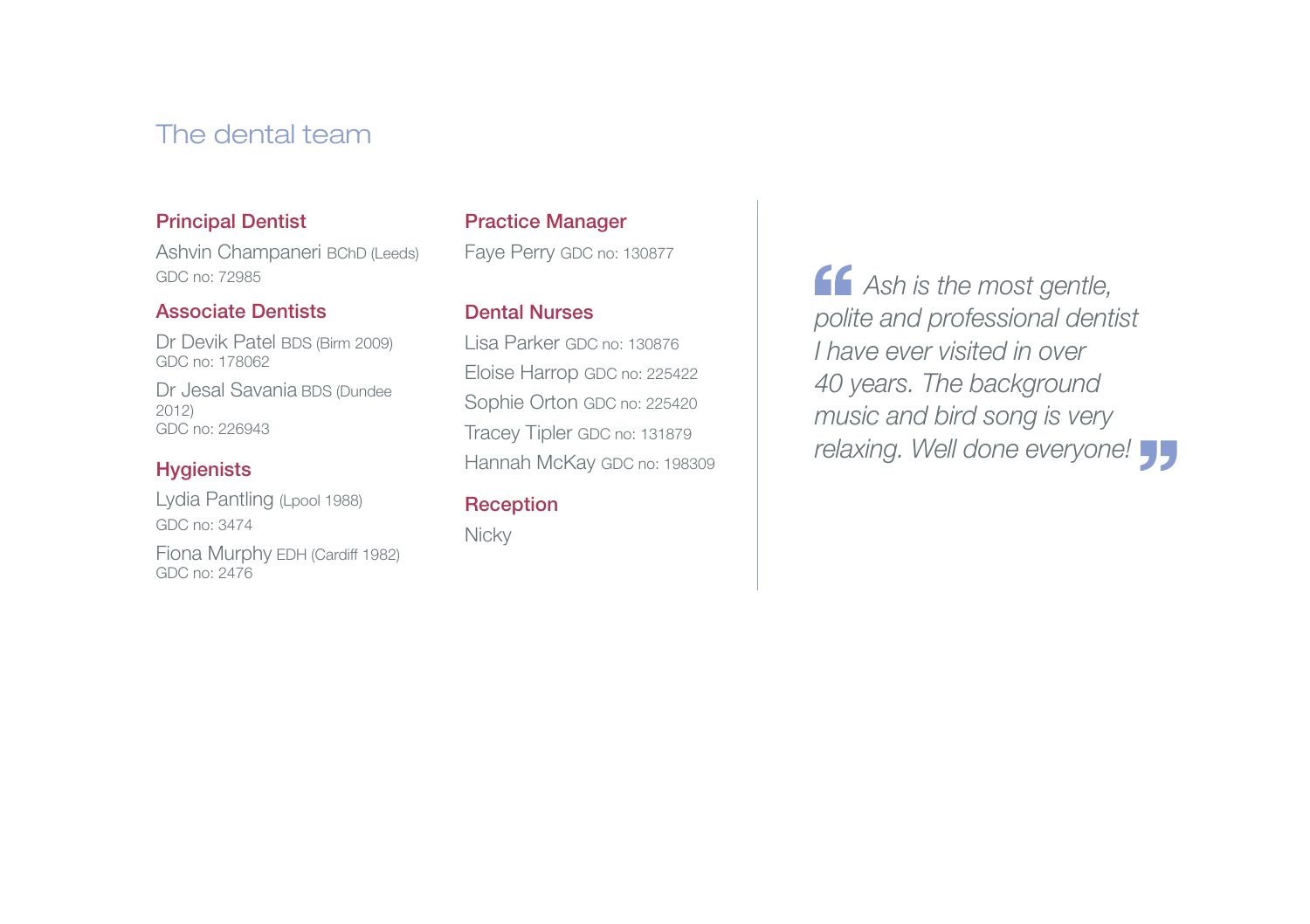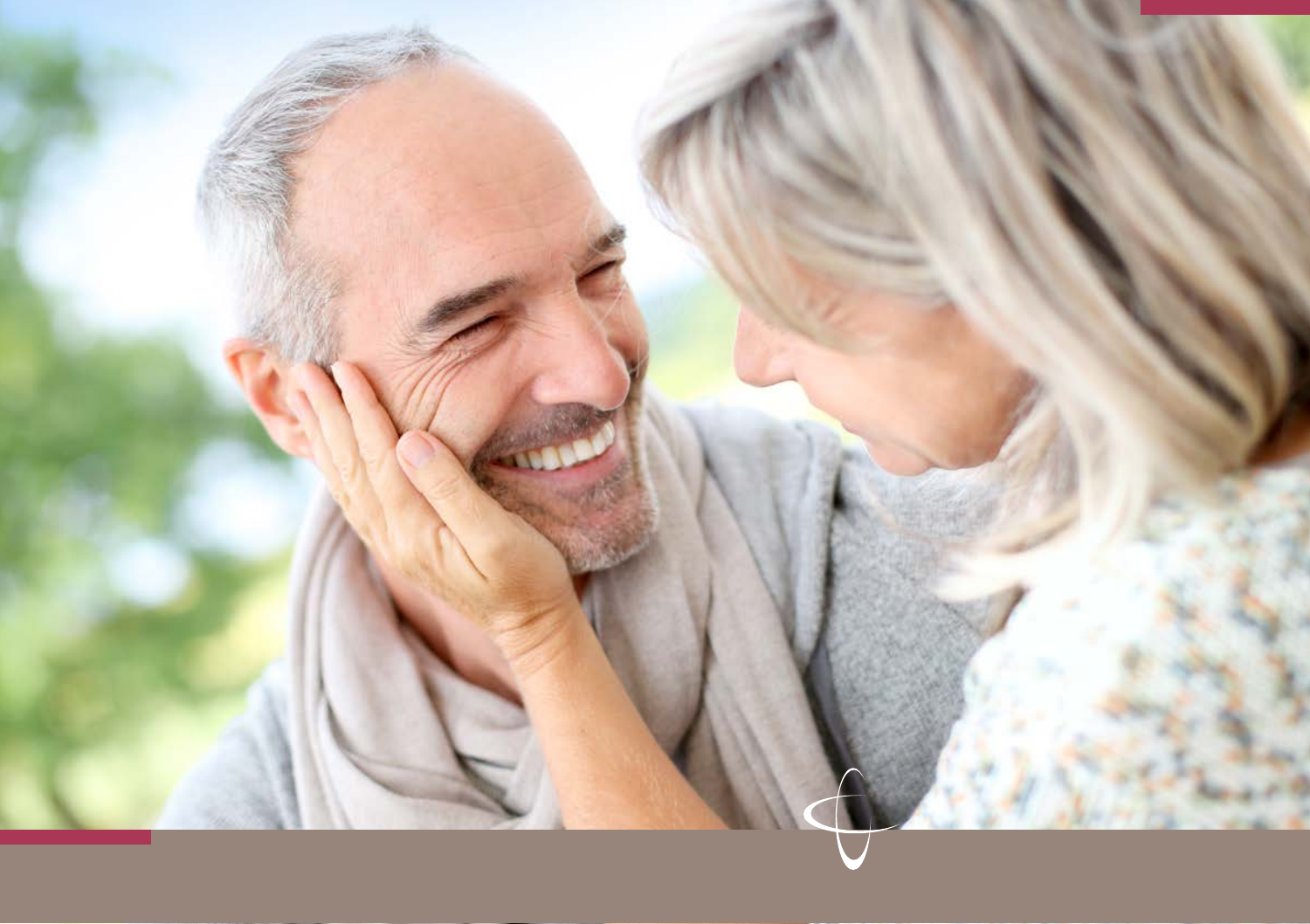## Promises & Expectations

## We promise to:

- Welcome you into a caring and professional environment
- Respect each person as an individual, with unique needs and desires
- Fully explain treatment options and costs of proposed work in advance
- **•** Do our absolute best to run on time
- Exceed all requirements for safety and sterility within the practice
- Invest constantly in acquiring new knowledge, skills and technology
- Make no charge for appointments changed or cancelled where 48 hours' notice has been given.

### We appreciate your commitment to:

- Look after your teeth by carrying out the techniques that we teach you
- Pay for dental work as required
- Arrive in good time for your appointments
- **•** Attend review and maintenance appointments as advised
- Talk to us, let us know what you think we do, right or wrong.

We are part of the British Dental Association's Good Practice Scheme.

The scheme reflects our commitment to providing quality service to our patients. Our membership is renewed annually to ensure that we continue to comply with the requirements. Below are the commitments we still adhere to:

- We aim to provide care of consistently good quality, for all patients.
- We only provide care that meets your needs and wishes.
- We aim to make your treatment as comfortable and convenient as possible.
- We look after your general health and safety while you are receiving dental care.
- We follow the British Dental Association's guidelines of infection control.
- We check for mouth cancer and tell you what we find.
- We take part in continuing professional development to keep our skills and knowledge up-to-date.
- We train all staff in the practice-wide work systems and review training plans once per year.
- We welcome feedback and deal promptly with any complaints.

We are also fully registered with the Care Quality Commission.

**BDA Good Practice** Member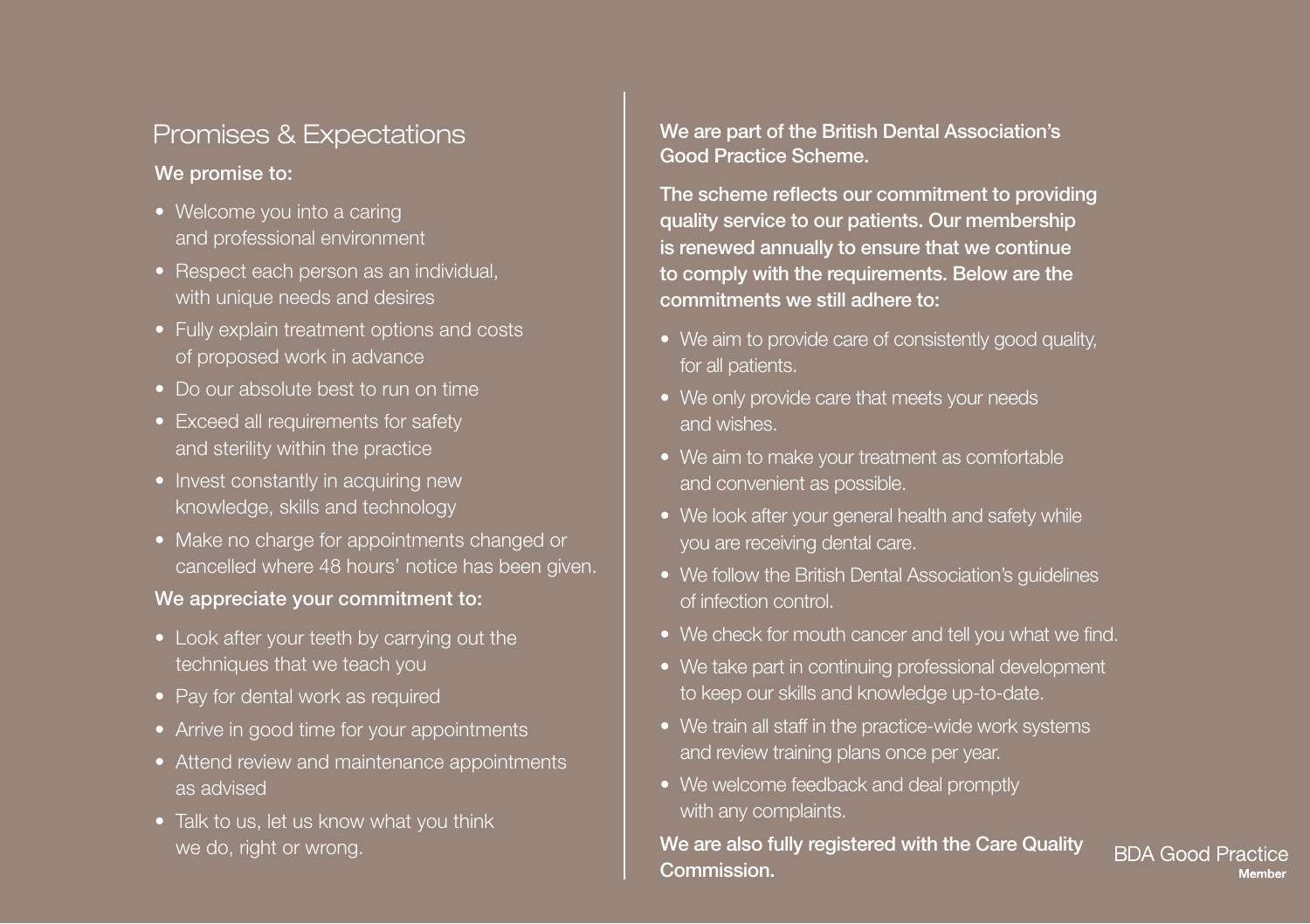

## Practice hours

| Monday                | $9.00$ am $- 7.30$ pm |
|-----------------------|-----------------------|
| <b>Tuesday</b>        | $9.00$ am $-6.00$ pm  |
| Wednesday             | $9.00$ am $-6.00$ pm  |
| Thursday              | $9.00$ am $-6.00$ pm  |
| Friday                | $8.30$ am $- 2.00$ pm |
| Saturday              | $8.30$ am $- 2.00$ pm |
| (by appointment only) |                       |

Monday – Thursday: the practice is closed between 1.00 pm and 2.00 pm for lunch.

## Appointments

You will receive appointment reminders via phone call or text message; whatever your personal preference is.

If you are unable to keep an appointment, please call us at least 48 hours before the stated appointment time. Please note, if you fail to attend an appointment without providing prior notice, a charge may be made.

Telephone reception on 01509 413 965 or call into the practice to make an appointment.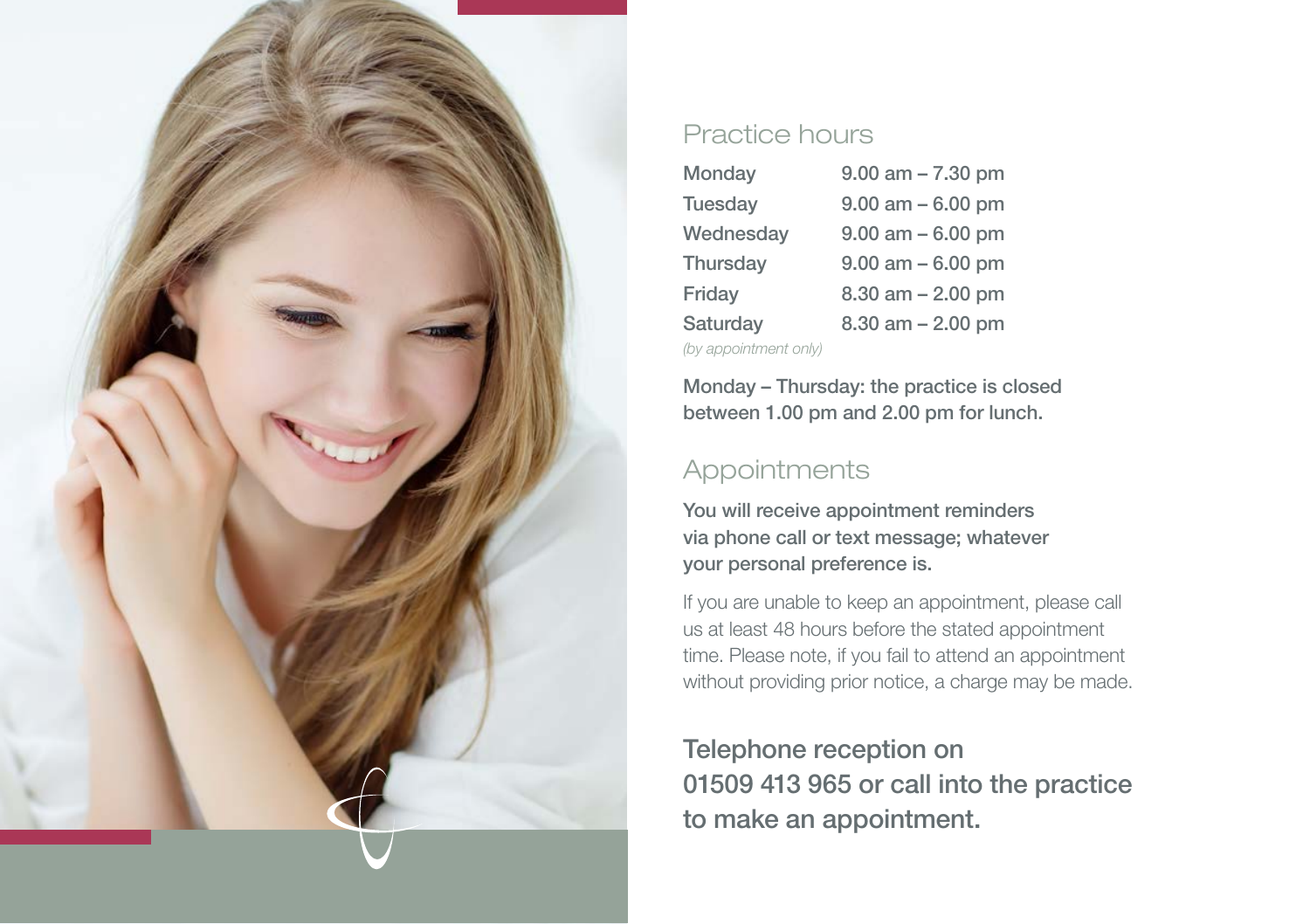## Emergency and out-of-hours care

If you are experiencing a dental problem, please phone the practice as early as possible and we will endeavour to see you that day, if necessary.

Out of hours - if you are experiencing a dental emergency outside of the surgery hours all patients can call NHS direct for advice on 111.

Alternatively, patients registered with the practice can call our private out-of-hours emergency service on 01384 679024.

Please note that this service is available weekdays after 6.00 pm and weekends and bank holidays between 9.00 am and 5.30 pm.

Please also note that there is a £100 callout fee for this service, to be paid to the duty dentist should you need to be seen.

Plan patients - may be able to claim this back less any excess.

*I would just like to say a big thank you to you for putting a smile back on my face. After years of living with a smile I've always been conscious of.*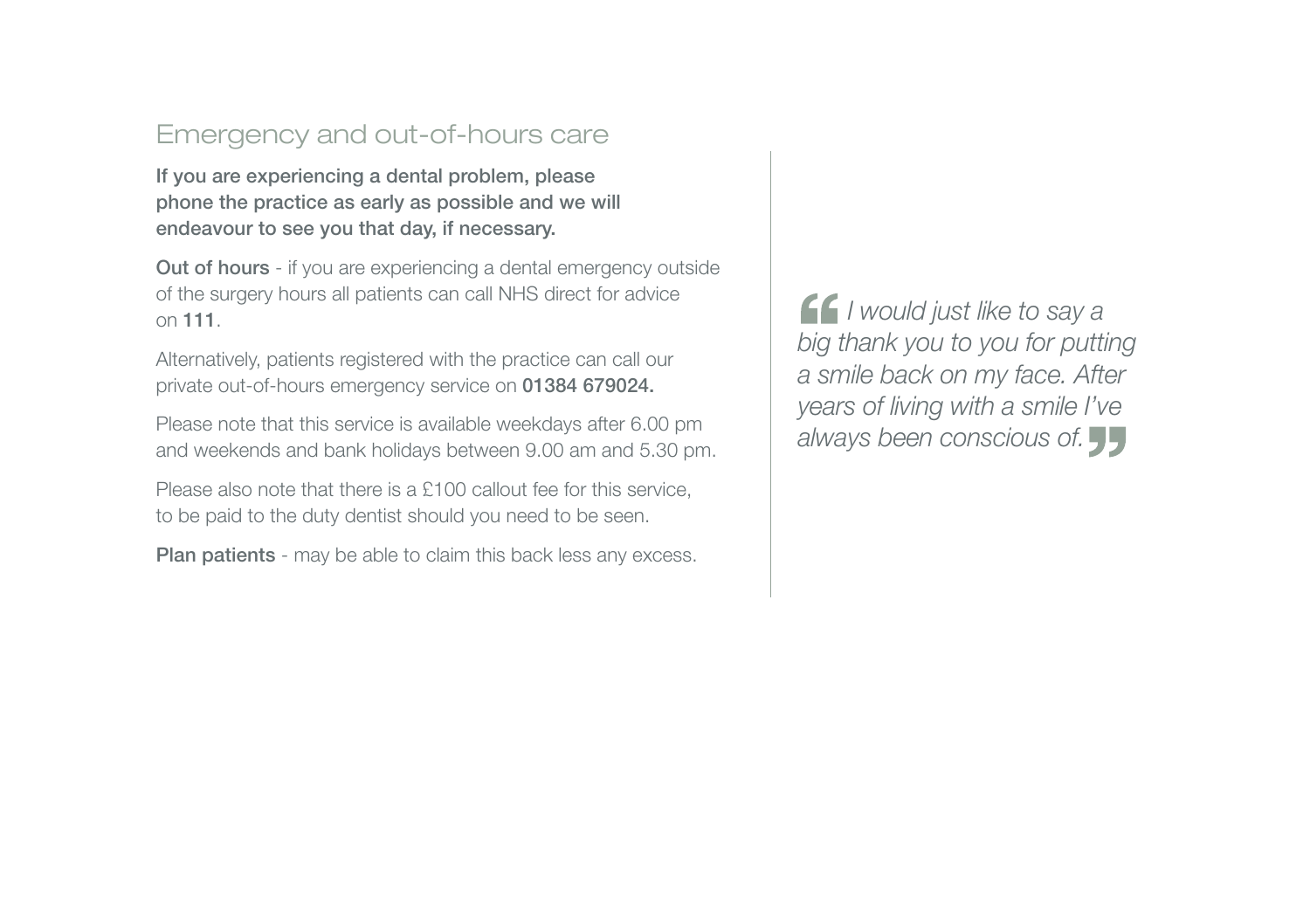

# **Safety**

We take the prevention of cross contamination very seriously at the practice, and as such have a very rigid set of cross-infection procedures and guidelines in place to ensure our patients and staff are protected at all times.

Our staff are fully trained in all aspects of crossinfection control and our protocols are available for patients to see, should they request to do so.

# Practice policies

## The practice has a number of policies to ensure that we provide the best possible care for our patients.

All patient information is processed in line with the Data Protection Act 1998, and is treated with the strictest confidence.

*I want to thank you so much for my beautiful smile. You have no idea how long I have waited for this day.*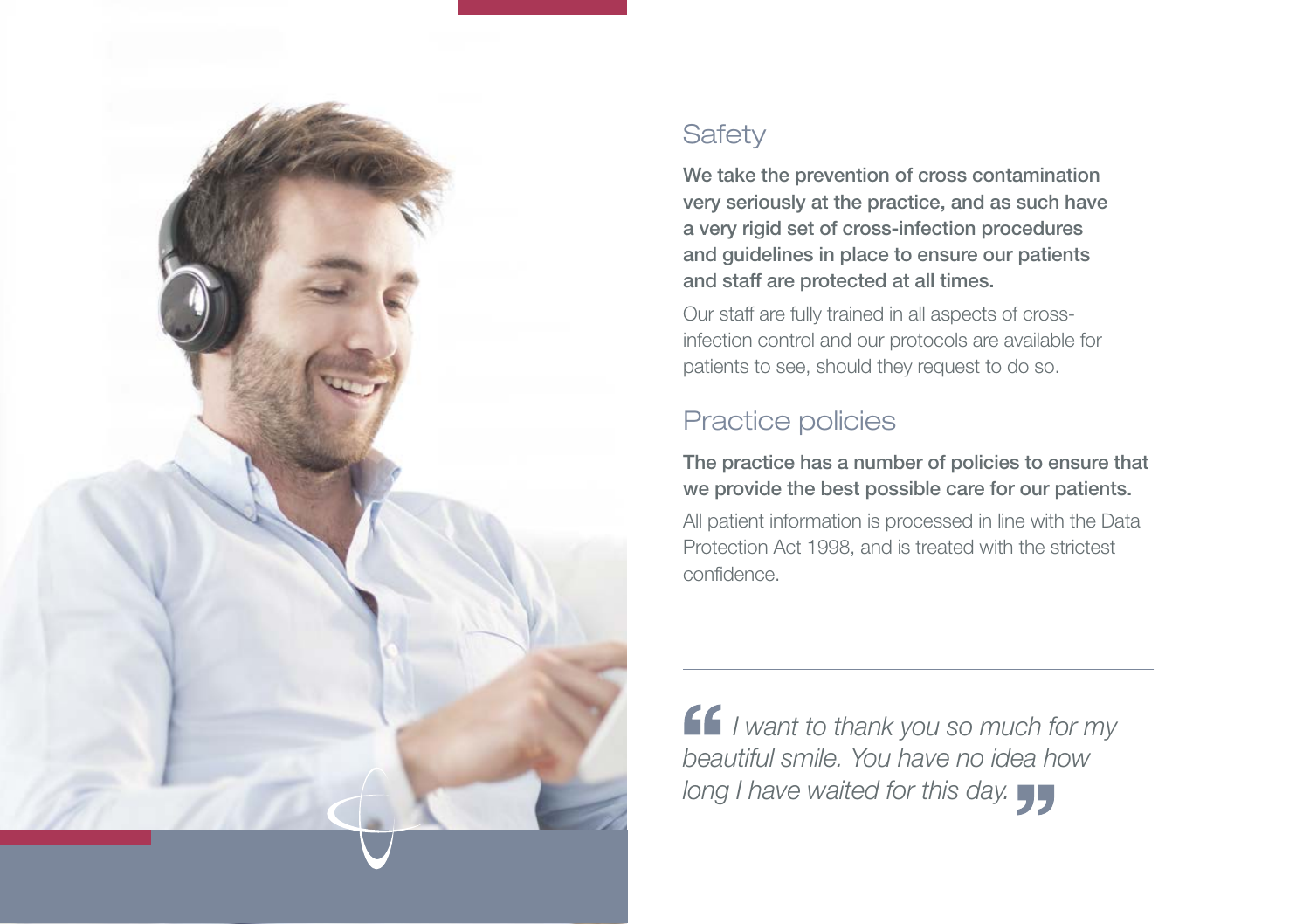## Spread the word!

We have found that the best way to grow our practice is to ask our satisfied patients to recommend us to their family, friends and colleagues.

So, if you are happy with our service and know of someone who may benefit from visiting us, please pass on our details, we would love to see them.

Thank you

*I have had exceptional treatment from all the staff here. I came as a new patient and have been treated well by all concerned. I would recommend the practice to anyone.*